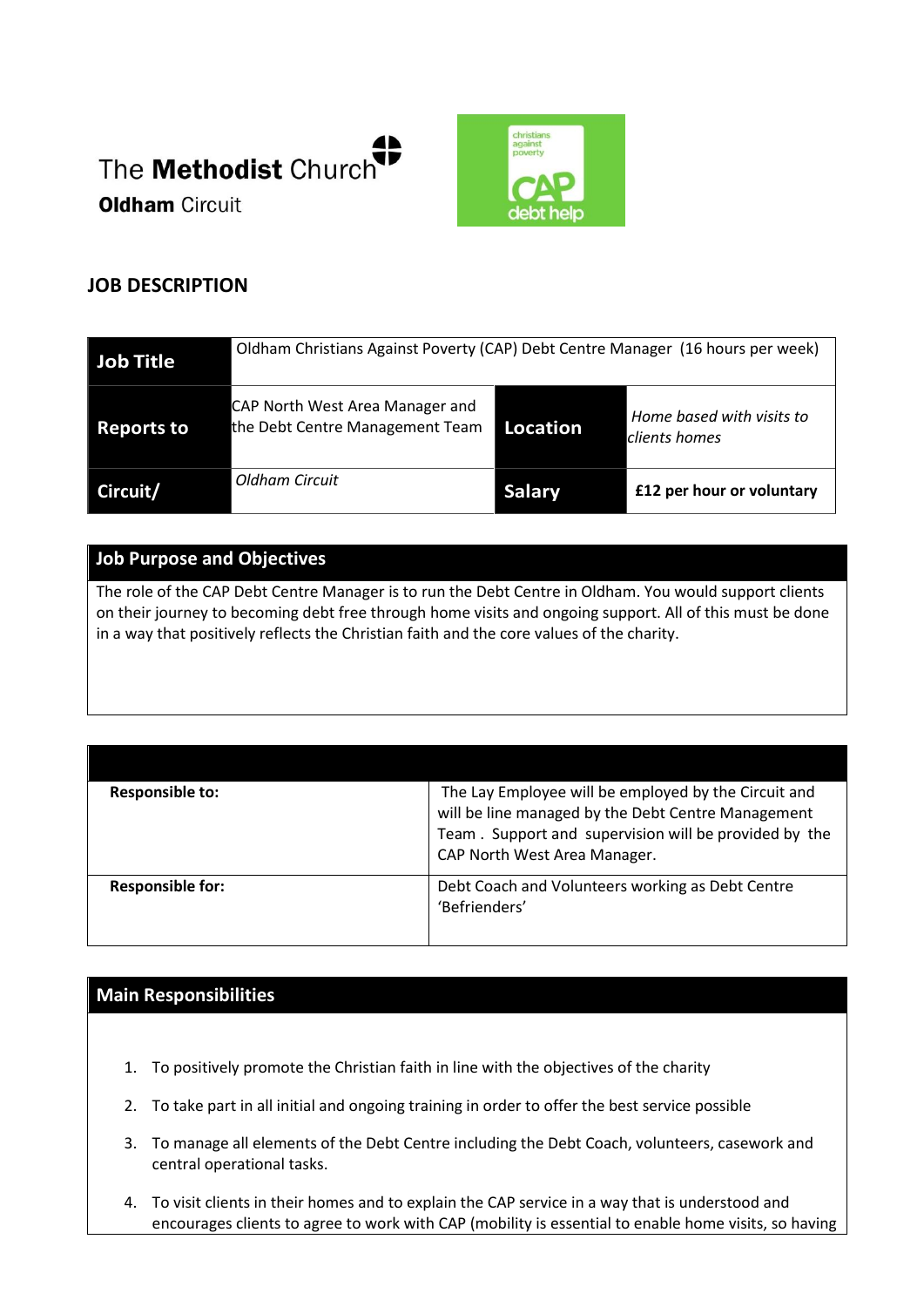a vehicle and full license is a requirement in most cases)

- 5. To be part of a team that delivers the debt advice to the client this will involve a fact find of their current financial situation, communication of the prepared budget and financial plan, and encouragement to stick to the plan
- 6. To accompany clients to court or other appointments in order to provide support as they secure benefit entitlements, affordable repayments and other legal agreements
- 7. To publicises the CAP service in a way that makes it available to the widest possible section of society – this will involve developing links with relevant referral agencies so as to provide a service working in harmony with all relevant agencies
- 8. To promote the work of CAP in local churches encouraging volunteers to become involved in various aspects of the work (e.g 'befriending, prayer, financial support)
- 9. To promote the work of CAP to friends, families and contacts to increase support and awareness of the charity – this includes encouraging support through the CAP Life Changer programme

## **Terms and Conditions**

- 1. Terms of appointment: We ask you to commit to a minimum of two years in this role due to the level of specialised training required and the time it takes to complete. This is a permanent post. However the continuity of the post is dependent on continued funding
- 2. The rate of pay will be: *£ 12 per hour increasing annually for inflation or voluntary*
- 3. Normal working pattern: The time commitment is 16 hours per week, comprising four sessions of four consecutive hours, with at least two sessions being within normal working hours of 9am to 5pm, Monday to Friday.
- 4. You will be expected to have the use of a vehicle for this job.
- 5. As part of this role, we ask that you have access to the internet and an active email address. A laptop and mobile phone will be provided if required
- **6. NB Final appointment will be subject to acceptance for training by Christians Against Poverty and satisfactory completion of the training.**
- 7. All reasonable expenses will be reimbursed and a small allowance given for on-going training.
- 8. There is a contributory pension scheme to which eligible lay employees will be auto-enrolled. Lay employees who do not meet the auto-enrolment criteria are eligible to join the scheme subject to certain provisions.
- 9. 28 days statutory annual leave entitlement per year (pro-rata for part-time workers ie 89.6 hours per annum
- 10. Because the role may involve working with vulnerable people the appointment will be subject to a satisfactory Enhanced Disclosure & Barring Service (DBS) disclosure.
- 11. Appointment will be subject to satisfactory references.
- 12. Appointment will be subject to the satisfactory completion of up to three month probationary period.